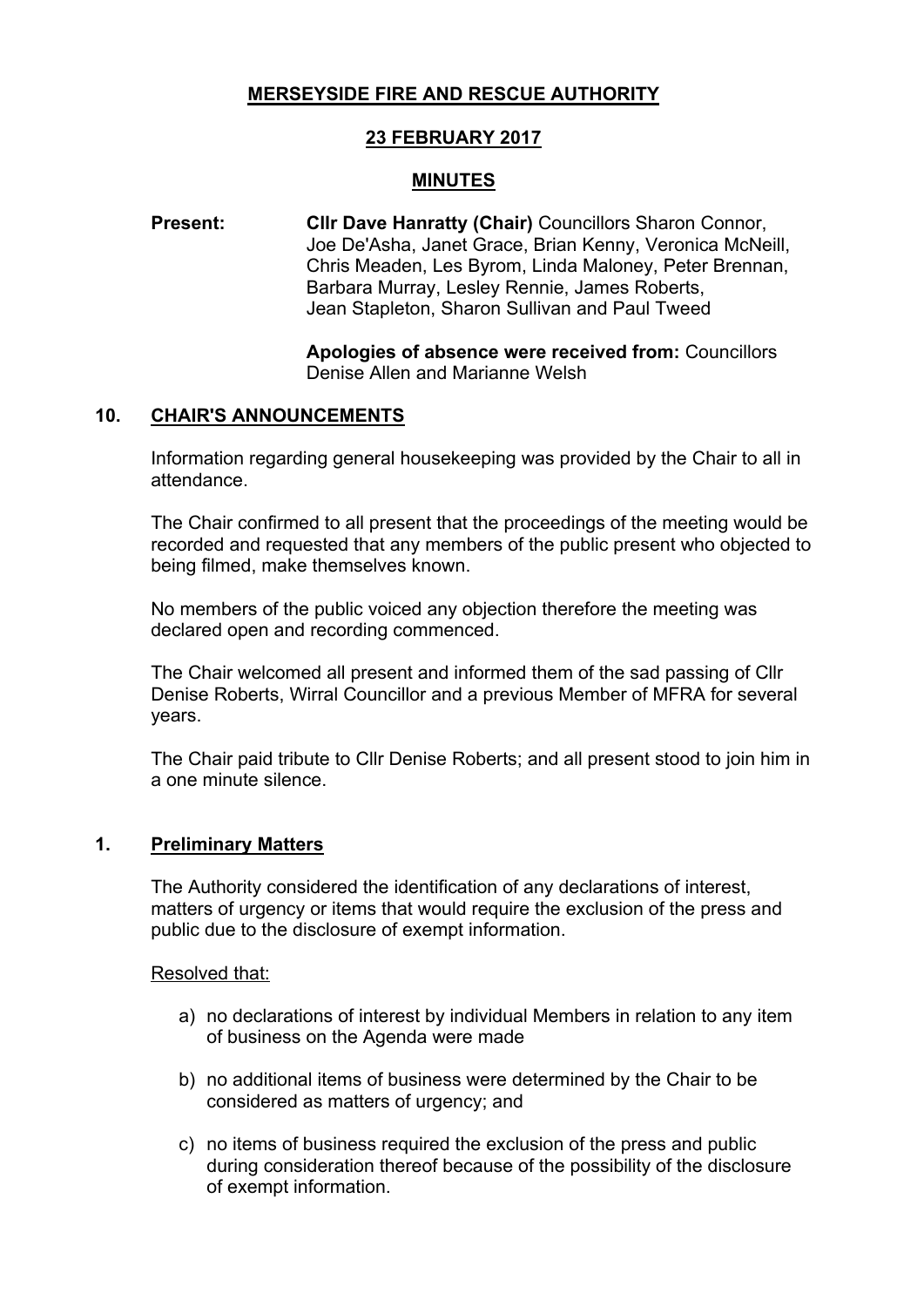# **2. Minutes of the Previous Meeting**

The Minutes of the previous meeting of the Authority, held on 26<sup>th</sup> January 2017, were approved as a correct record and signed accordingly by the Chair.

#### **3. arrangements for appointing external auditors**

Members considered report CFO/009/17 of the Treasurer requiring that Members of an Authority meeting, as a whole, approve the decision for a sector led arrangement for the appointment of external audit for the financial years 2018/19 onwards.

Members were provided with an overview of the report, with their attention drawn to the fact that current arrangements for external audit services ends on 31<sup>st</sup> March 2018, therefore a local auditor must be appointed by 31<sup>st</sup> December 2017.

Members were informed of the options available for appointing an auditor under the Local Audit and Accountability Act 2014. They were advised that the recommended option was to enter into a 'sector led body' arrangement and the benefits associated with this option were outlined.

#### Members resolved:

- a) That the change to the arrangements for appointing external auditors for financial year 2018/19 onwards, be noted.
- b) That the options in relation to the appointment of external auditors from 1 st April 2018, be noted.
- c) To Sign-up to a sector led arrangement for the appointment of external auditors as advocated by the Local Government Association (LGA), be agreed.
- d) To Sign-up to the LGA's Public Sector Audit Appointments Limited (PSAA) as the Authority's "appointing person" for the external audit appointment for 2018/19 and future years, be agreed.

#### **4. FINANCIAL REVIEW 2016/17 - APRIL TO DECEMBER 2015**

Members considered report CFO/013/17 of the Treasurer, concerning a review of the financial position, revenue and capital for the Authority for 2016/17.

Members were provided with an update on the Authority's financial position for the period April to December 2016, which highlighted the revenue position, including budget movements and budget savings that have been implemented.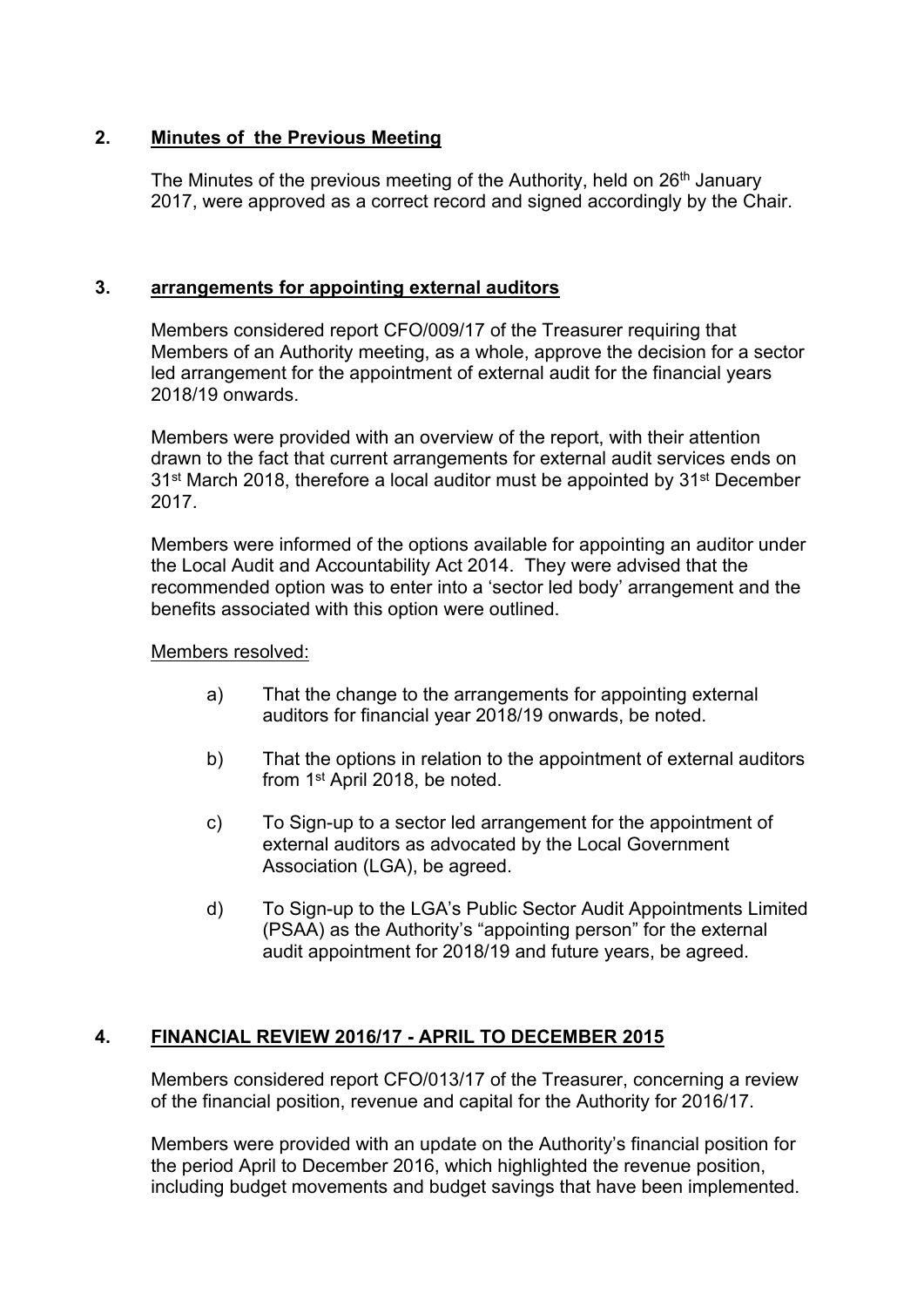It also highlighted the Authority's position in terms of its capital programme, reserves and balances and its treasury management activities.

Members resolved that:

- a) The potential £0.450m favourable revenue position identified within this report, be noted.
- b) The utilisation of the £0.450m favourable revenue position to increase the firefighter recruitment reserve in light of the expected firefighter retirement profile and the need to recruit trainees before the establishment falls below the approved staffing level, be approved.
- c) The Treasurer be instructed to continue to work with budget managers to maximise savings in 2016/17.

# **5. Asset Management Plans 2017/18**

Members considered report CFO/016/17 of the Deputy Chief Fire Officer, concerning how the Authority plans to align its physical asset base with its corporate aims and objectives over the next 5 years (2017/18 – 2021/22).

Members were provided with an overview of the report which highlights how the Authority will use its physical assets in an efficient and effective manner over the various life cycles of the assets. The Authority's three key asset management plans cover ICT, transport/vehicle fleet, and buildings, land and contents.

In terms of the Authority's buildings, Members were informed of the significant developments made over the last 5 years, including the building of a number of PFI stations and the refurbishments of its Headquarters building.

The key objectives of each of the Asset Management Plans were also highlighted and Members were informed that the plans cover a 5 year period.

#### Members resolved that:

The revised Asset Management Plans, be approved.

## **6. MERSEYSIDE FIRE AND RESCUE AUTHORITY BUDGET AND FINANCIAL PLAN**

Members considered report CFO/015/17 of the Treasurer, concerning the setting of a medium term capital and revenue financial plan that allocates resources in line with the Authority's strategic aims and ensures that the Authority delivers an efficient, value for money service. This will also allow the Authority to determine a budget for 2017/18 and a precept level, in line with statutory requirements.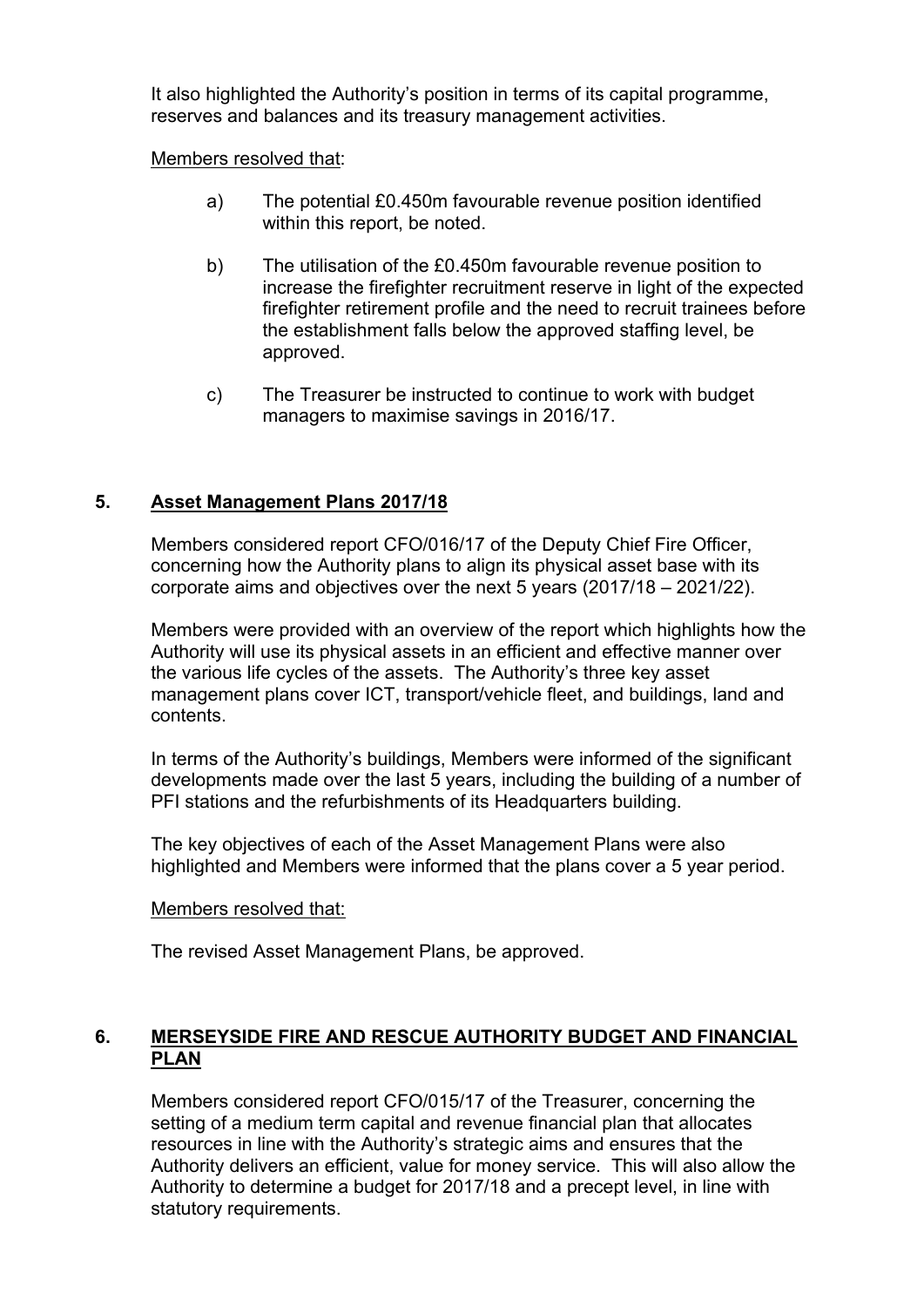The Chair confirmed that all members had been provided with a copy of the Labour Group Proposed Budget Resolution in line with statutory requirements and confirmed that no amendments had been received.

Members were provided with an overview of the report, which provides the necessary financial information to set a balanced budget and precept level subject to a number of assumptions.

The report details the 5 year capital programme, including the capital expenditure & financing available up to 2021/22.

Members were advised that the assumed £11m savings requirement identified within last year's plan remains consistent and were advised of potential new cost pressures up to 2021/22.

Members were informed of the proposed increase in Council Tax precept and possible options to deliver the required savings.

The Chief Fire Officer informed Members that officers have managed to reduce the amount of savings required from operational response from £4m to £1.9m, to ensure that the Authority can continue to maintain its response standard. However he advised that this would still require a reduction of 49 fire fighter posts and conversion of 5 appliances to 12 hour day crewing which would inevitably have an impact on operational response. He stated the importance of understanding the structural changes which will be required, arising as a result of delivering these savings.

Members commented on the need to continue lobbying the Government and promoting the excellent work of the Fire and Rescue Service. These comments were fully supported by Cllr Rennie, who confirmed that she will continue to do all she can within her party.

Members confirmed that the Authority will continue to do all that it can to avoid compulsory redundancies, however noting that in the current climate it is difficult to give any assurance.

The Budget Resolution was then formally moved by Cllr Hanratty and seconded by Cllr Byrom.

The Chair of the Authority commented that he was moving the Budget Resolution with a heavy heart, as no-one comes into politics to make cuts. He explained that the perception of the public is that they expect a response as quickly as possible when required and all the Authority can do is try to ensure that this continues to occur, despite continuing cuts.

Members then voted on the motion: Members voted in favour of the motion (all Members in attendance) Members voted against the motion Members abstained.

The Budget Resolution for 2016/17 was therefore unanimously approved.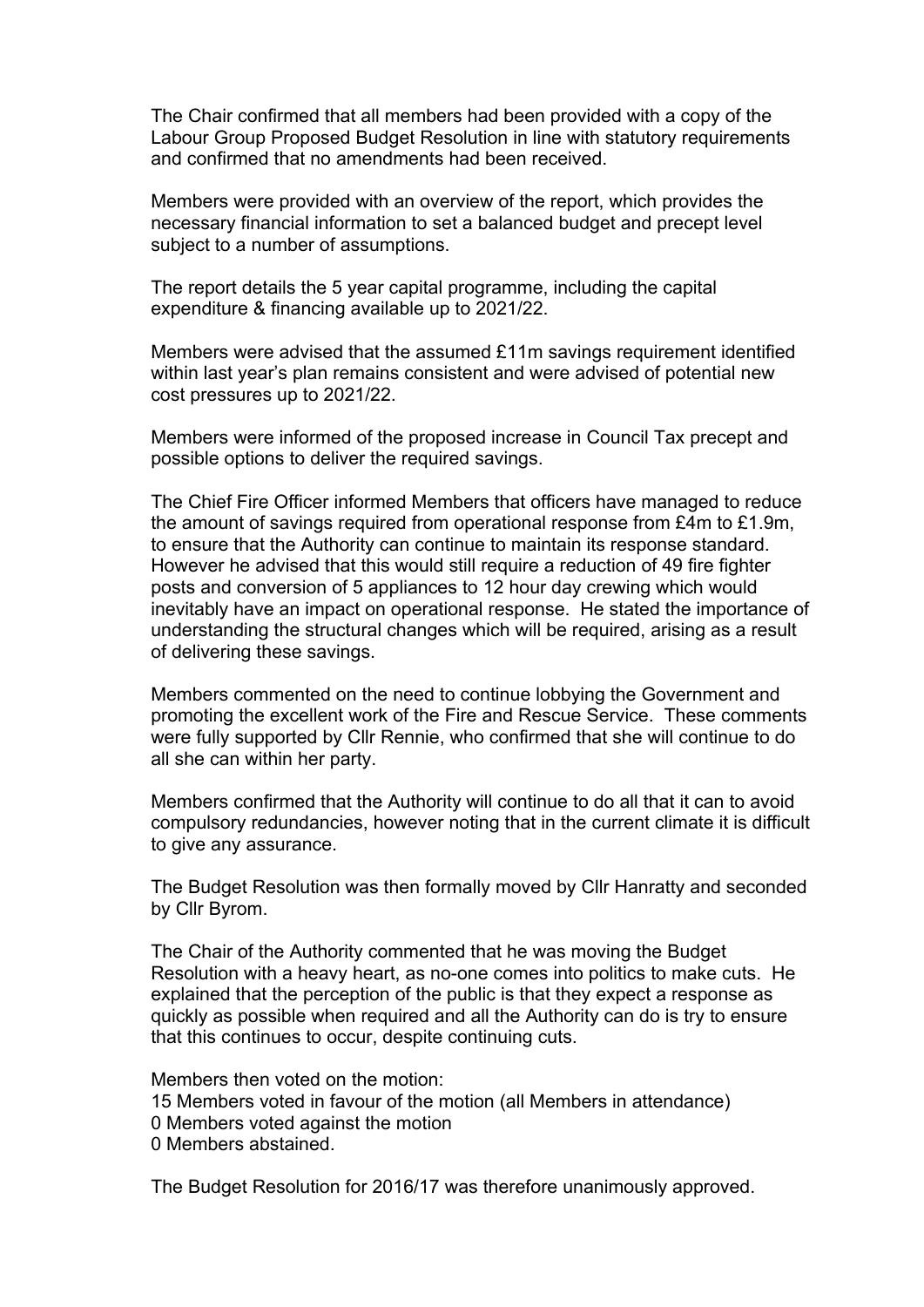- a) The 2017/18 service budgets set out in the report, were noted.
- b) The Treasurer's recommendation on maintaining the current level of general fund balance at £2.000m, and maintaining the reserves as outlined in Paragraph 146 to 148 of this report, be endorsed.
- c) The current plan to increase the precept by just below 2% for 2017/18, raising the Band D Council Tax from £72.89 to £74.34 and confirm the strategy for future precept rises (the plan assumes 2% in each year thereafter), be endorsed.
- d) The assumptions in developing a five year (2017/18 2021/22) Financial Plan outlined in the report, be endorsed and the Medium Term Financial Plan in Appendix C and the 2017/18 budget estimate of £59.490m, be approved.
- e) The 2017/18 2021/22 amended saving plan, as outlined in the report and summarised in Appendix C, be approved.
- f) The capital strategy and investment strategy as summarised in Appendix B, be approved.
- g) The Minimum Revenue Payment (MRP) strategy for 2017/18 as outlined in Paragraph 76 to 77 of this report, be approved.
- h) The prudential indicators relating to the proposed capital programme, paragraph 88 to 90 of this report, be noted.
- i) The Treasury Management Strategy outlined in Section F, be approved and The Treasury Management indicators set out in paragraph 93 of this report, be agreed for the following:-
	- External Debt
	- Operational Boundary for Debt
	- Upper limits on fixed interest rate exposure
	- Upper limits on variable rate exposure
	- Limits on the maturity structure of debt
	- Limits on investments for more than 364 days
- j) The recommendations above which provide an approved framework within which officers undertake the day to day capital and treasury activities, be agreed.
- k) The proposed Labour Budget Resolution, be approved as follows:

#### *LABOUR BUDGET RESOLUTION 2017/18*

#### **Merseyside Fire and Rescue Authority Budget and Medium Term Financial Plan Resolution 2017/18 – 2021/22**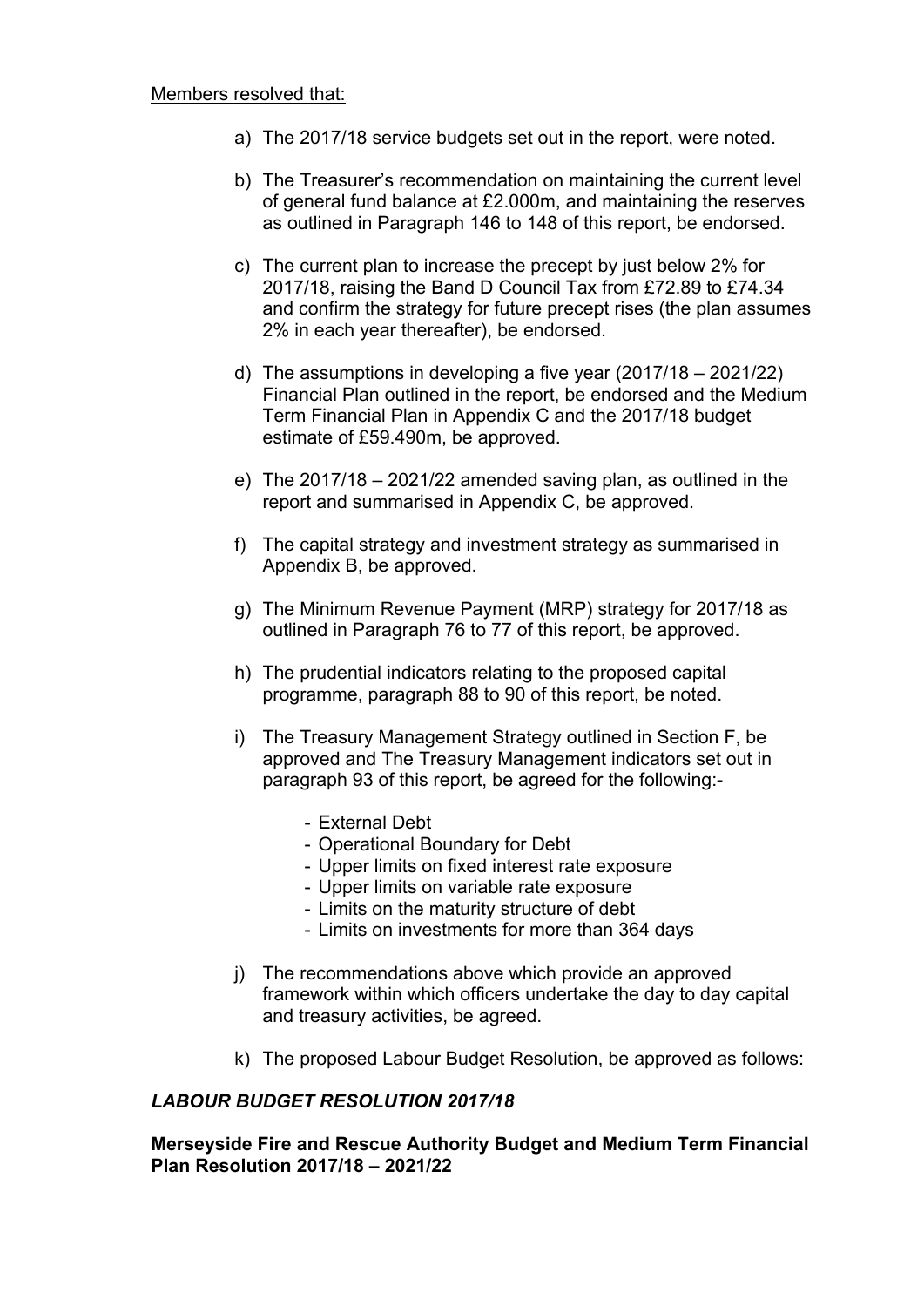- 1. Merseyside Fire and Rescue Authority (the Authority) suffered one of the largest cuts in Government funding of any Fire and Rescue Service in the country between 2010/11 and 2015/16. The 2015 Government Spending Review announced further significant grant cuts for the Authority from 2016/17 up to 2019/20.
- 2. Over the 2010/11 to 2019/20 period the Authority faces a 50%, in real terms, reduction in the grant support it receives from Government. Over the same period the Authority's total revenue budget will reduce from £73.6m to £59.5m or £14.1m which represents a 19% cash or 40% real reduction.
- 3. The Authority has set a financial plan that delivers the required savings needed as a result of government cuts up to 2019/20. These drastic cuts from the Government has forced the Authority to make tough choices.
- 4. The impact of the 2015 Comprehensive Spending Review meant the Authority had to find £11.0m of savings from the forecast planned spend for 2016/17 to 2019/20. The Authority has planned prudently to minimise the impact on frontline services and has identified significant efficiency savings of £9.1m by reducing management, support services costs and other technical amendments. Despite these efficiencies the Authority must approve an unavoidable reduction of £1.9m from the operational front line.
- 5. The Authority has already seen the number of fire appliances in Merseyside reduce from 42 wholetime pumps down to a budgeted 24 wholetime pumps and 4 retained pumps since 2010, which equates to 33% overall reduction. A further £1.9m operational response is likely to see a loss of up to 49 firefighter posts and result in 5 wholetime pumps converting to wholetime crewing during the day and retained crewing overnight.
- 6. The Authority is therefore extremely saddened to have to approve a financial plan which is based upon:-
	- (i) The loss of up to a further 49 firefighter posts
	- (ii) The conversion of 5 fire appliances from 24 hour wholetime crewing to 12 hour wholetime crewing during the day and with retained crewing overnight
	- (iii) Further reductions in support services to the detriment of the service
- 7. In order to minimise the impact on the Fire & Rescue Service the Authority has agreed a council tax increase of 2%.
- 8. The effect of the budget on the council tax will be a *Band D Council Tax of £74.34 (which equates to £1.43 per week) an increase of less than 3p per week on the 2016/17 figure.*
- 9. Most people in Merseyside will pay *Band A Council Tax of £49.56 or 95p per week towards their* **Fire & Rescue Service***.*
- 10.The Authority will continue to lobby the Government against the level of cuts being proposed and highlight the consequences that further cuts will have on effectively delivering an emergency service.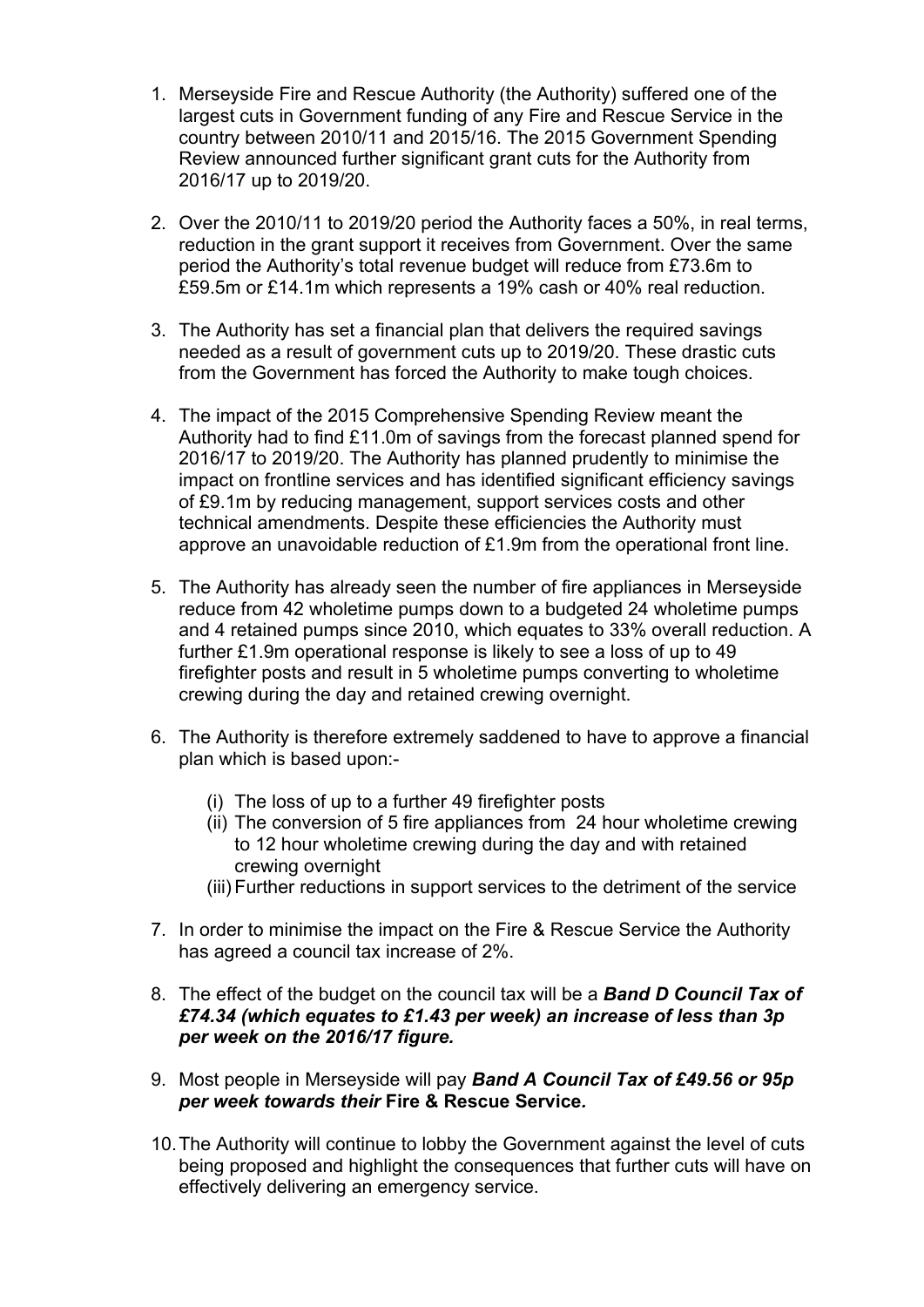11.The Authority recognises that the Fire & Rescue Service is emergency risk based and not demand led. During this period of austerity we urge this Government to reflect on the impact these cuts are having on the Fire & Rescue Service and properly review all risks facing the country in the light of emerging risks (for example a heightened terrorist threat or responding to increased flooding events through climate change) and would hope that resources are allocated in a way that allow Merseyside to continue to respond effectively to local and national threats.

# **The Financial Plan**

- 12.In order to balance the financial plan the Authority will adopt the following strategy
	- Prepare a five year financial plan based on the final Local Government Finance Settlement figures announced on 20<sup>th</sup> February 2017.
	- Set a council tax increases in line with its financial plan.
	- Assume that Central Government's pay strategy for public sector staff can be achieved and therefore assume a 1% annual pay increase for its staff in line with that strategy for the 2017/18 – 2019/20 period.
	- The Authority will focus its search for efficiencies on collaboration, management, support services costs and other technical reviews and assume that savings of £9.100million can be generated from that area.
	- A savings of £1.900m from operational response.
	- The financial plan has projected Authority spend and Government funding up to 2021/22, however as these figures are estimates the Authority at this point in time is noting the potential small saving requirement, £0.106m, for 2021/22 and will deal with any saving requirement in future budget rounds.
- 13.Noting that the reduction in firefighter numbers will be achieved by natural retirement rates and will therefore take until 2018/19 to deliver in full.
- 14.Noting that there is a considerable risk that the Authority's aspiration to avoid compulsory redundancy may be compromised because of the reductions in non-uniformed staff. Therefore instruct the Chief Fire Officer to use voluntary severance and early retirement in line with Authority policy to as far as possible achieve savings through voluntary means
- 15.The Authority notes that to deliver any savings in relation to the number of staff it employs may take time. The Authority is committed to seeking to try and avoid compulsory redundancy. The Authority has established a cost smoothing reserve to be used in this regard.
- 16.The Authority requests that the Chief Fire Officer continue to bring back individual reports, including equality impact assessments, as soon as possible on specific business cases for operational savings and support service reviews as detailed information and costs become available.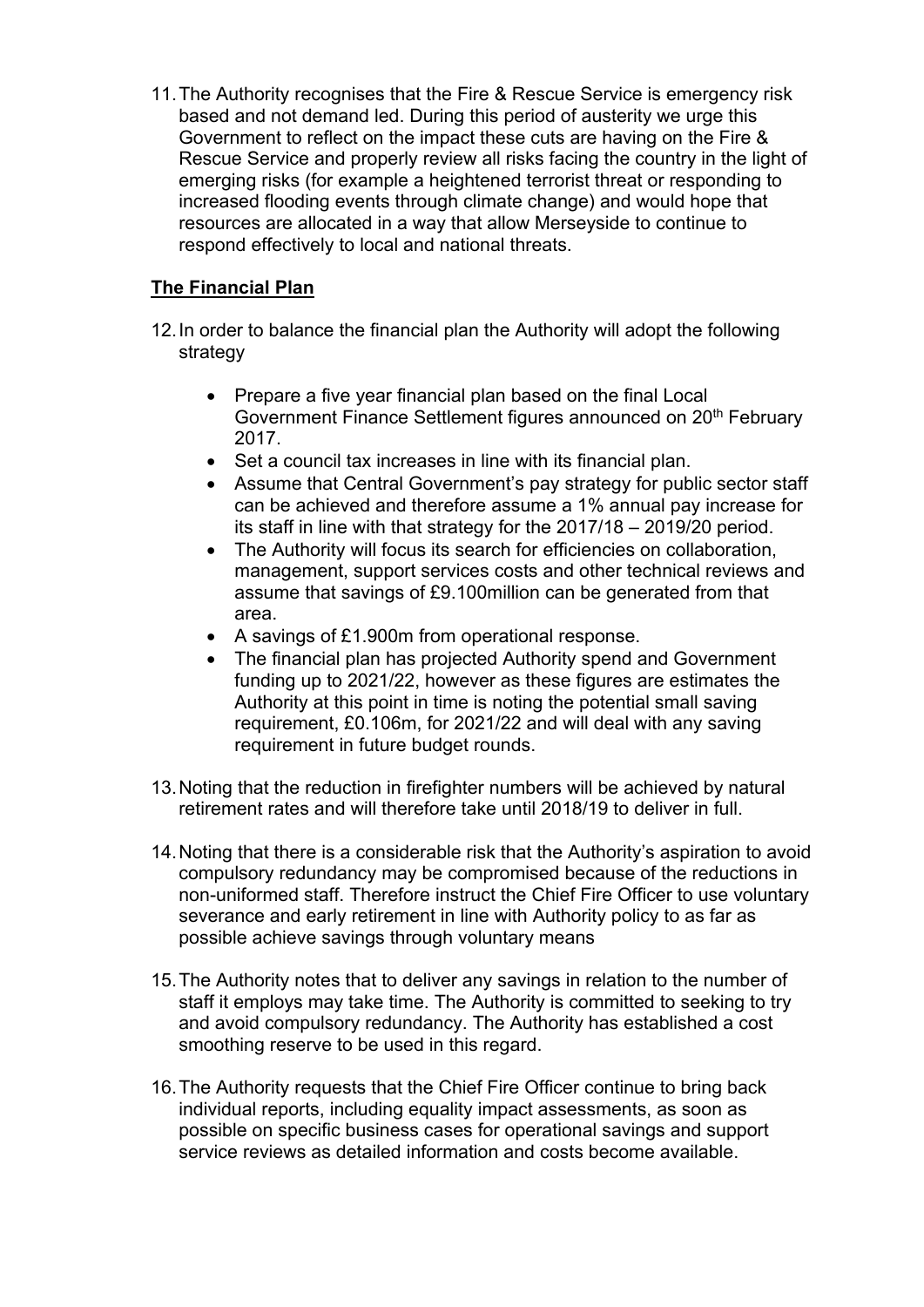- 17.The Authority recognises that the exact timing of new operational response structures may take time to finalise and implement. It therefore recognises that the Chief Fire Officer will need to continue to manage appliance availability on a dynamic basis using "whole-time retained" crewing where necessary under his delegated powers as the financial plan proceeds to delivery.
- 18.The Authority is fully committed to reducing its own costs as the organisation faces up to the Government cuts and what that means for local services. The Authority had already made reductions in its allowances of £24,000 and the Authority will again freeze all member allowances for the ninth consecutive year

## **IRMP**

19.The Authority agrees to reflect this financial plan in its 2017- 2020 Integrated Risk Management Plan (IRMP) and will consult with the local community and stakeholders on the IRMP and the impact current and future Government cuts will have upon them.

#### **Implementation**

- 20.The Authority recognises to fully deliver the staff savings (both Support and Firefighters) will take time as:-
	- The Service needs to finalise plans to re-engineer support services and consider blue light collaboration opportunities, and
	- In relation to Firefighter post reductions the Authority will seek to use natural turnover rates recognising this will take until at least 2018/19 to achieve the reduction in the establishment.

This approach will require the use of reserves (smoothing reserve) in the intervening period if compulsory redundancies are to be avoided. The proposed reserve strategy reflects this methodology.

- 21.The Authority requests the Chief Fire Officer to use every available measure and management tool to avoid compulsory redundancy and therefore it grants delegated power to utilise the Voluntary Severance / Voluntary Early Retirement Programme in line with the VS/VR framework agreed by the Authority previously.
- 22.The Authority believes that a wholetime professionally trained workforce is the most resilient and effective way of delivering a Fire & Rescue Service to its communities and is fully committed to maintaining this approach.

#### **Council Tax**

23.In identifying a financial deficit of £11m over the 2016/17 – 2019/20 period the Authority had already assumed a council tax increase at the maximum level allowed by the Government before a referendum of just below 2% in each year.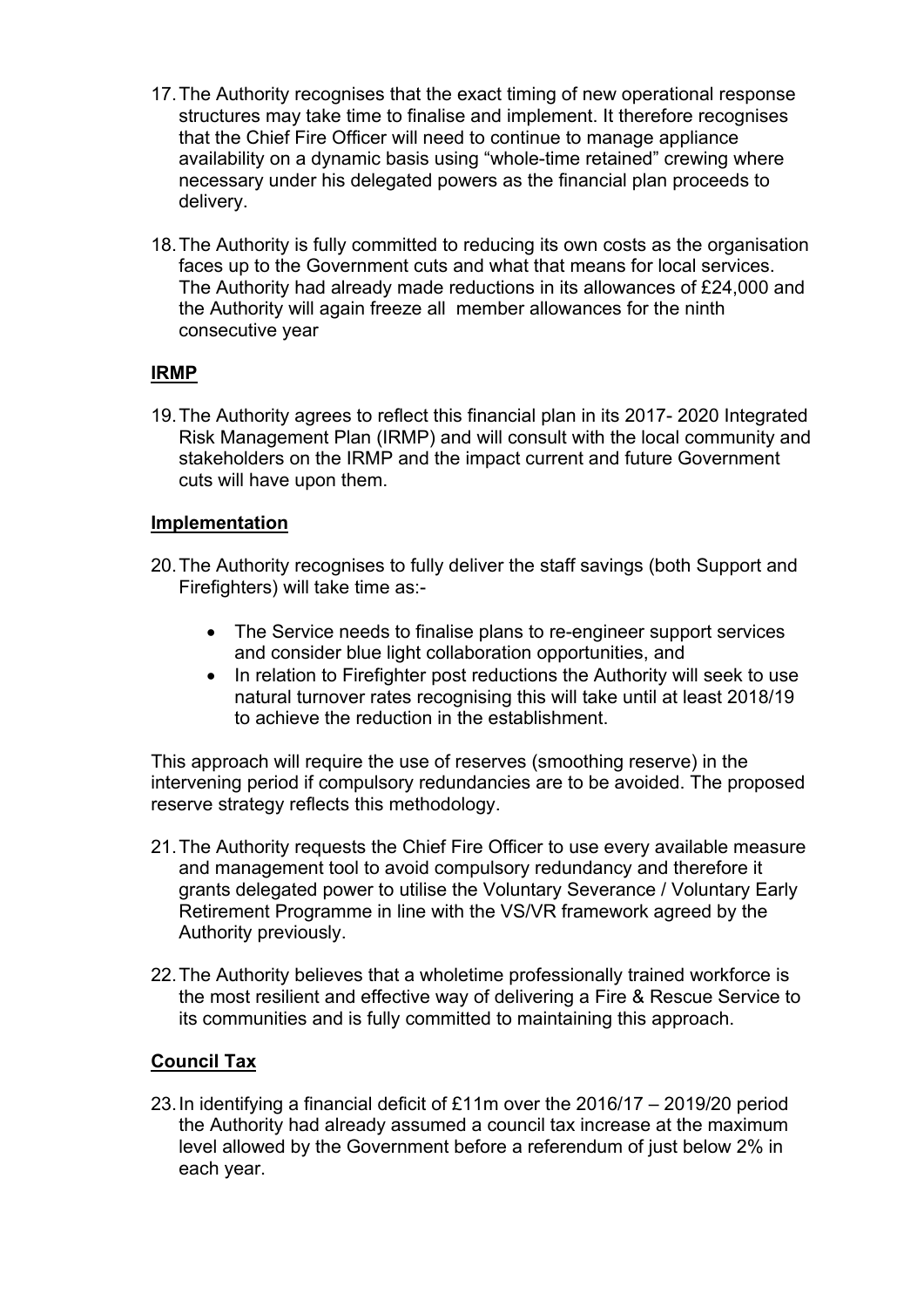- 24.Because of the scale of the financial challenge the Authority has agreed, with a heavy heart, to stick to this plan and increase council tax in 2017/18 by just below 2% to minimise the impact on the services to Merseyside in the future
- 25.The impact of the budget on the council tax will be a Band D Council Tax of £74.34 (which equates to £1.43 per week) an increase of less than 3p per week on the 2016/17 figure.
- 26.Most people in Merseyside will pay *Band A Council Tax of £49.56 or 95p per week towards their Fire & Rescue Service*.

## **Recruitment**

- 27.Despite the need to reduce Firefighter numbers in the short term as part of the budget plan this Authority recognises that over the next decade that without any recruitment Firefighter numbers will reduce to just under 300 due to retirements. The loss of such experience and knowledge will bring major challenges for the Authority who will need to recruit between 250-300 firefighters by 2025. Any recruitment will be undertaken in a manner so as to meet the demands placed on the Authority.
- 28.In order to meet this challenge in a prudent and structured fashion the Authority has set aside a strategic reserve of £3.1m to support limited firefighter recruitment to ensure the recruitment approach reflects the financial plan and the competency requirements placed on the Authority.

#### **Interoperability with Blue Light Partners**

- 29.This Authority is fully committed to closer collaboration with our emergency service colleagues across the county. Many collaborative successes have been achieved so far including:-
	- (i) The delivery of the Joint Command and Control Centre with Merseyside Police
	- (ii) Sharing 7 sites with north West Ambulance Service (NWAS) including NWAS HART working alongside the Search and Rescue team
	- (iii) Extensive joint planning and exercising
- 30.The Authority instructs the Chief Fire Officer to continue to build upon this success and in particular to actively seek out opportunities of working with NWAS and Merseyside Police around sharing buildings, and other assets and corporate service functions.

#### **Working with other Partners**

- 31.The Authority will continue to work in partnership with each District Council in order to explore opportunities in which will mutually benefit each Authority in dealing with these and future financial challenges.
- 32.The Authority will examine the impacts of the devolution agenda and how best we can understand and develop constructive dialogue with the Liverpool City Region Combined Authority.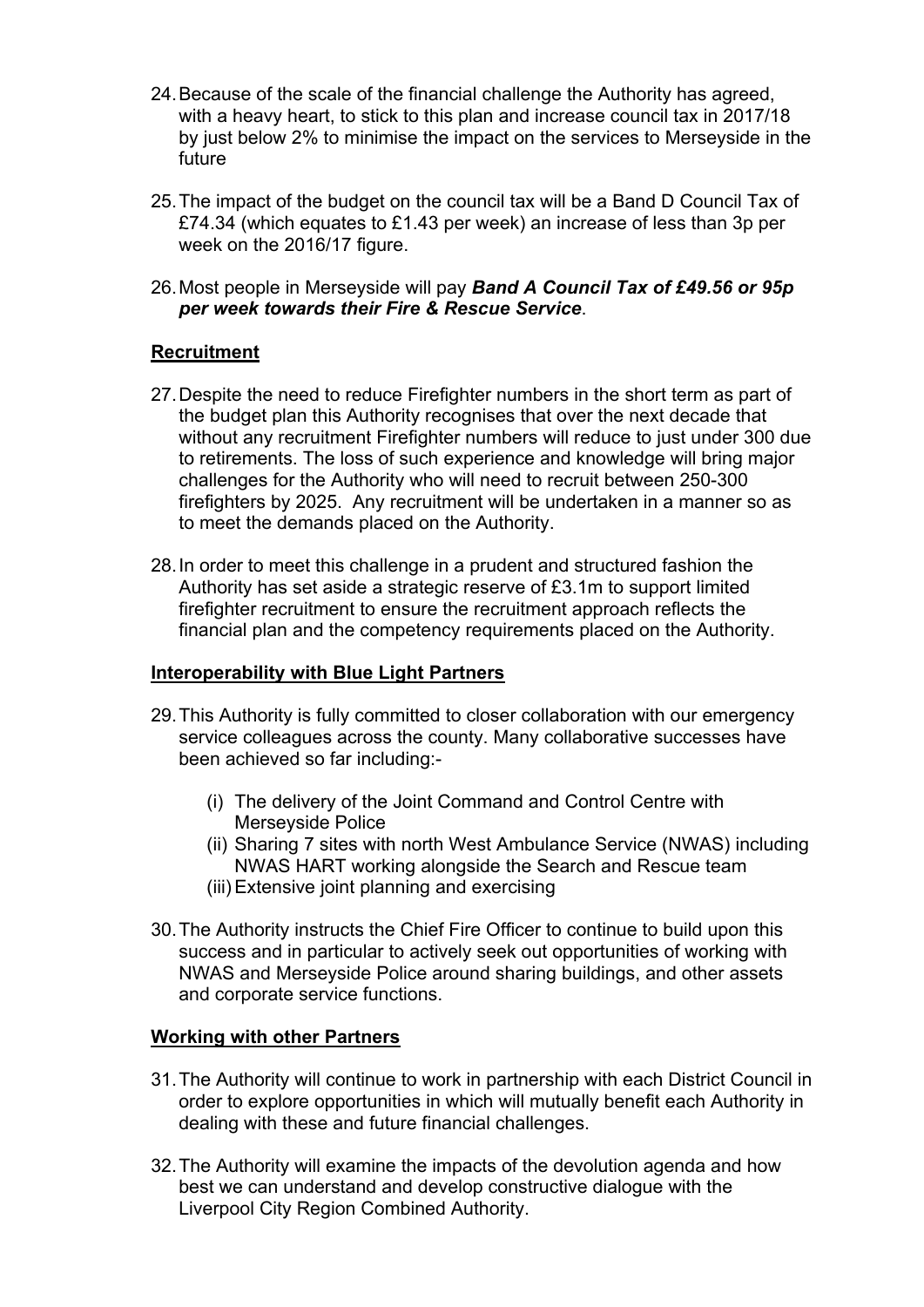#### **Reserves**

- 33.The Authority has prudently planned to meet its financial challenges over the medium term. The plan the Authority proposes is based upon the key assumptions around changes to grant, pay, tax and pension costs.
- 34.The Authority recognises that there are substantial risks associated with these assumptions and that, particularly in light of the current economic climate; it is not unreasonable to expect a significant degree of financial uncertainty and risk which will vary across the life of the financial plan. The Authority will therefore set a medium term financial plan based upon these key assumptions recognising that it may need to vary that plan to cope with changes arising.
- 35.In light of the risks within the financial plan the Authority therefore agrees to maintain the reserves as set out in Appendix B to this resolution and in particular maintain a general revenue reserve of £2.0m.

## **Capital Programme**

- 36.The Authority approves the Capital Programme as set out in CFO/015/17 which includes a total investment of over £35.156m over 2017/18 – 2021/22 period. The programme for 2017/18 shall be approved as £20.683m.
- 37.The Authority notes the prudential indicators that this programme produces and recognises that the proposed capital investment programme is prudent, sustainable and the borrowing affordable. This programme makes use of the freedoms available to the Authority under the prudential regime and proposes 'prudential' borrowing of £9.443m in 2017/18 as part of a total borrowing of £20.431m across the life of the plan.
- 38.In the light of the capital programme and the prudential indicators, agree the Treasury Management Strategy and the indicators set out in that strategy for:-
	- (i) External Debt
	- (ii) Operational Boundary for Debt
	- (iii) Upper limits on fixed interest rate exposure
	- (iv) Upper limits on variable rate exposure
	- (v) Limits on the maturity structure of debt
	- (vi) Limits on investments for more than 364 days

# **Basic calculations**

39.Following consideration of the report of the Treasurer (CFO/015/17 & CFO/013/17) and having taken into account views expressed in consultations, and all other relevant matters, pursuant to the Local Government Finance Act 1992, as amended, (the "Act"), the Authority determines its budget requirement for the financial year 2017/18 as follows.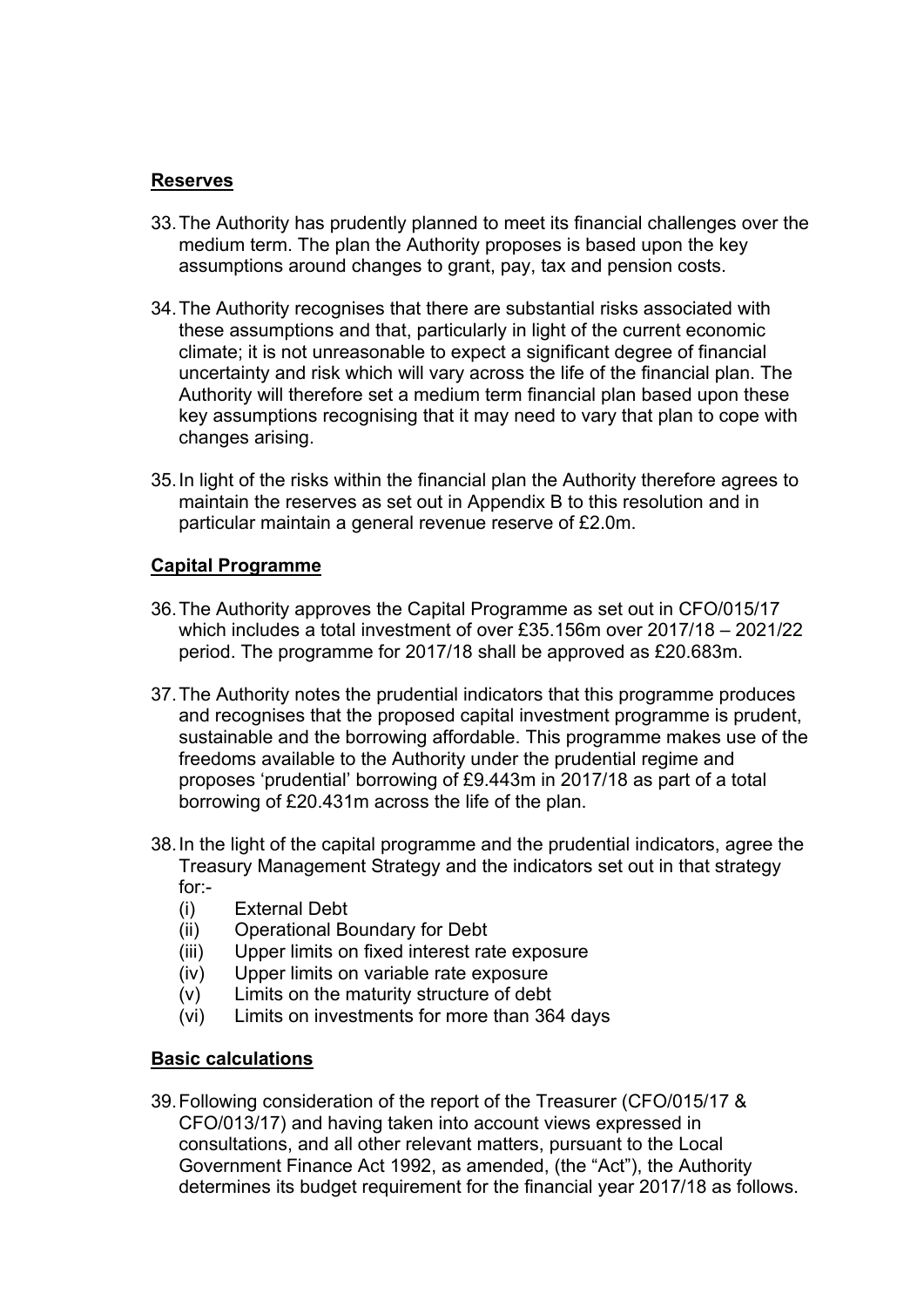- 40.Approves the capital expenditure programme for the financial year 2017/18 for the total of £20.683m as set out in report CFO/015/17 and the five year programme totalling investment of £35.156m, and in this respect notes the advice of the Treasurer that the programme is prudent, sustainable and the borrowing affordable.
- 41.The Authority resolves as follows:
	- (a) It be noted that on 23rd February 2017, the Authority calculated the Council Tax Base 2017/18 for the whole Authority area as 360,516.87 [Item T in the formula in Section 42B of the Local Government Finance Act 1992, as amended (the "Act")].
	- (b) That the following amounts be calculated for the year 2017/18 in accordance with sections 40 to 47 of the Act:

The Authority calculates the aggregate of: (A)

- $\circ$  the expenditure which it estimates it will incur in the financial year 2017/18 in performing its functions and will charge to the revenue account for the year in accordance with proper practices under S42A (2) (a) of the Act as £77.181m,
- o the allowance as the Authority estimates will be appropriate for contingencies in relation to amounts to be charged or credited to the revenue account for the year 2017/18 in accordance with proper practices under S42A (2) (b) of the Act as £0.000m,
- $\circ$  the financial reserves which the Authority estimates it will be appropriate to raise in the year for meeting its estimated future expenditure for 2017/18 under S42A (2) (c) of the Act as £0.048m,
- $\circ$  the financial reserves as are sufficient to meet so much of the amount estimated by the Authority to be a revenue account deficit for any earlier financial year as has not been already provided for under S42A (2) (d) of the Act as £0.000m.

The Authority must also calculate the aggregate of: (B)

- $\circ$  the income which it estimates will accrue to it in the year 2017/18 and which it will credit to a revenue account for the year in accordance with proper practices, other than income which it estimates will accrue to it in respect of any precept issued by it under S42A (3) (a) of the Act as £50.428m,
- o The amount of the financial reserves which the Authority estimates that it will use in order to provide for the items mentioned in S42 (2) (a and b) under S42A (3) (a) of the Act as £9.780m.

If the aggregate calculated under A above exceeds that calculated under B above, the Authority must calculate the amount equal to the difference; and the amount so calculated is to be its council tax requirement for the year under S42A (4) (Item R in the formula in S42B of the Act).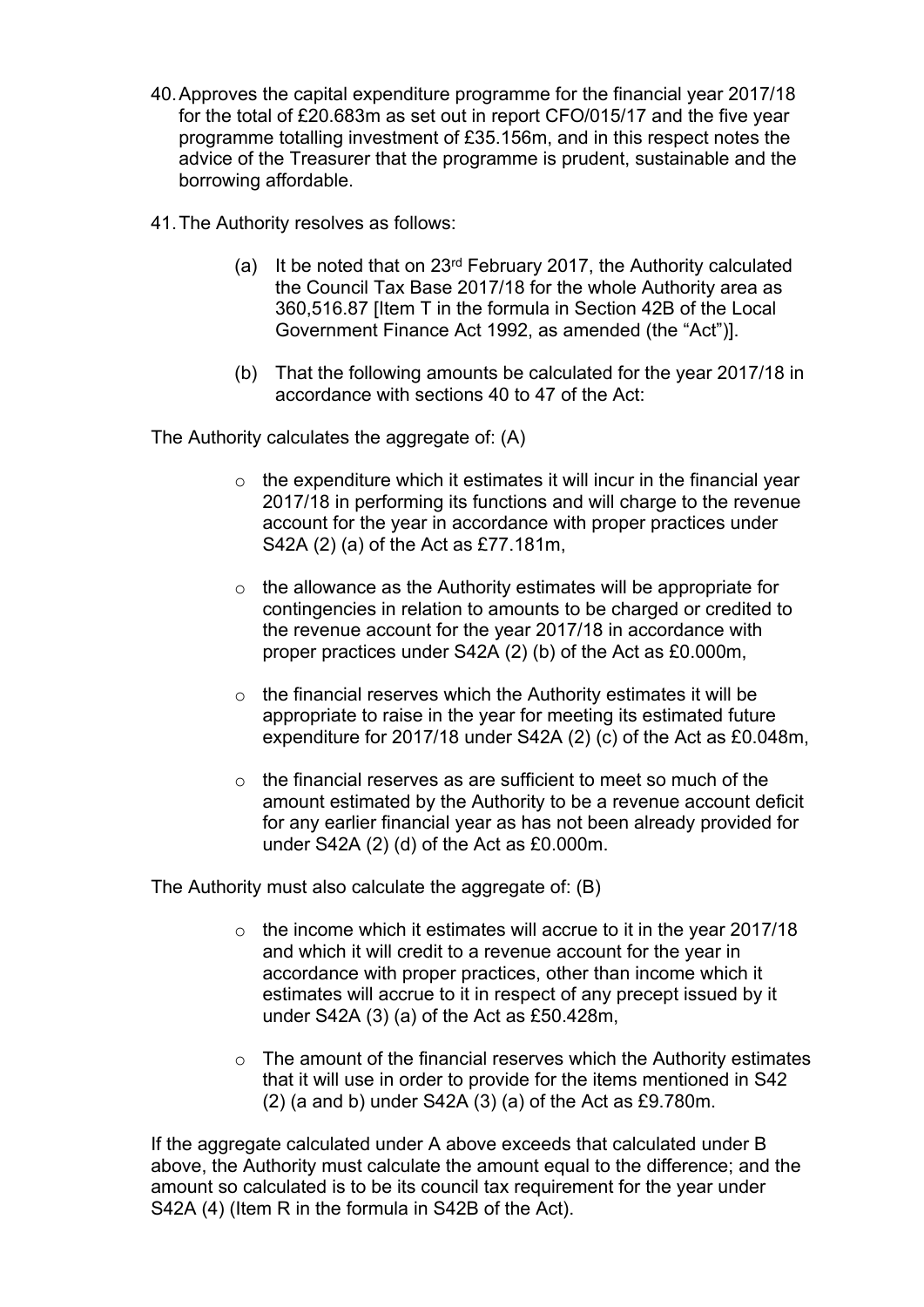The Authority calculates the basic amount of its council tax by dividing the aggregate amount of S42A (4) (item R) divided by the council tax base (item T) above. The council tax requirement for 2017/18 is £26,800,824 and the council tax base is 360,516.87, which is equal to £74.34 precept for a Band D property. This calculation meets the requirements under S42B of the Act.

42.The Authority calculates the council tax sums pursuant to S47 of the Act as follows:

| 2017/18 | <b>Property Band</b>   |   | <b>Increase</b> |      |  |
|---------|------------------------|---|-----------------|------|--|
| £       |                        |   | £               | %    |  |
| £49.56  | For properties in Band | A | 0.97            | 2.00 |  |
| £57.82  | For properties in Band | B | 1.13            | 1.99 |  |
| £66.08  | For properties in Band | C | 1.29            | 1.99 |  |
| £74.34  | For properties in Band | D | 1.45            | 1.99 |  |
| £90.86  | For properties in Band | E | 1.77            | 1.99 |  |
| £107.38 | For properties in Band | F | 2.09            | 1.98 |  |
| £123.90 | For properties in Band | G | 2.42            | 1.99 |  |
| £148.68 | For properties in Band | Н | 2.90            | 1.99 |  |

43.The Authority calculates the precept amounts payable by each constituent district council pursuant to S48 of the Act as follows:-

| <b>PRECEPT</b>   | <b>AUTHORITY</b>    |  |  |  |
|------------------|---------------------|--|--|--|
| £                |                     |  |  |  |
|                  | 7,681,074 LIVERPOOL |  |  |  |
| 6,787,948 WIRRAL |                     |  |  |  |
|                  | 3,708,079 ST.HELENS |  |  |  |
| 6,088,952 SEFTON |                     |  |  |  |
|                  | 2,534,771 KNOWSLEY  |  |  |  |
| 26,800,824       |                     |  |  |  |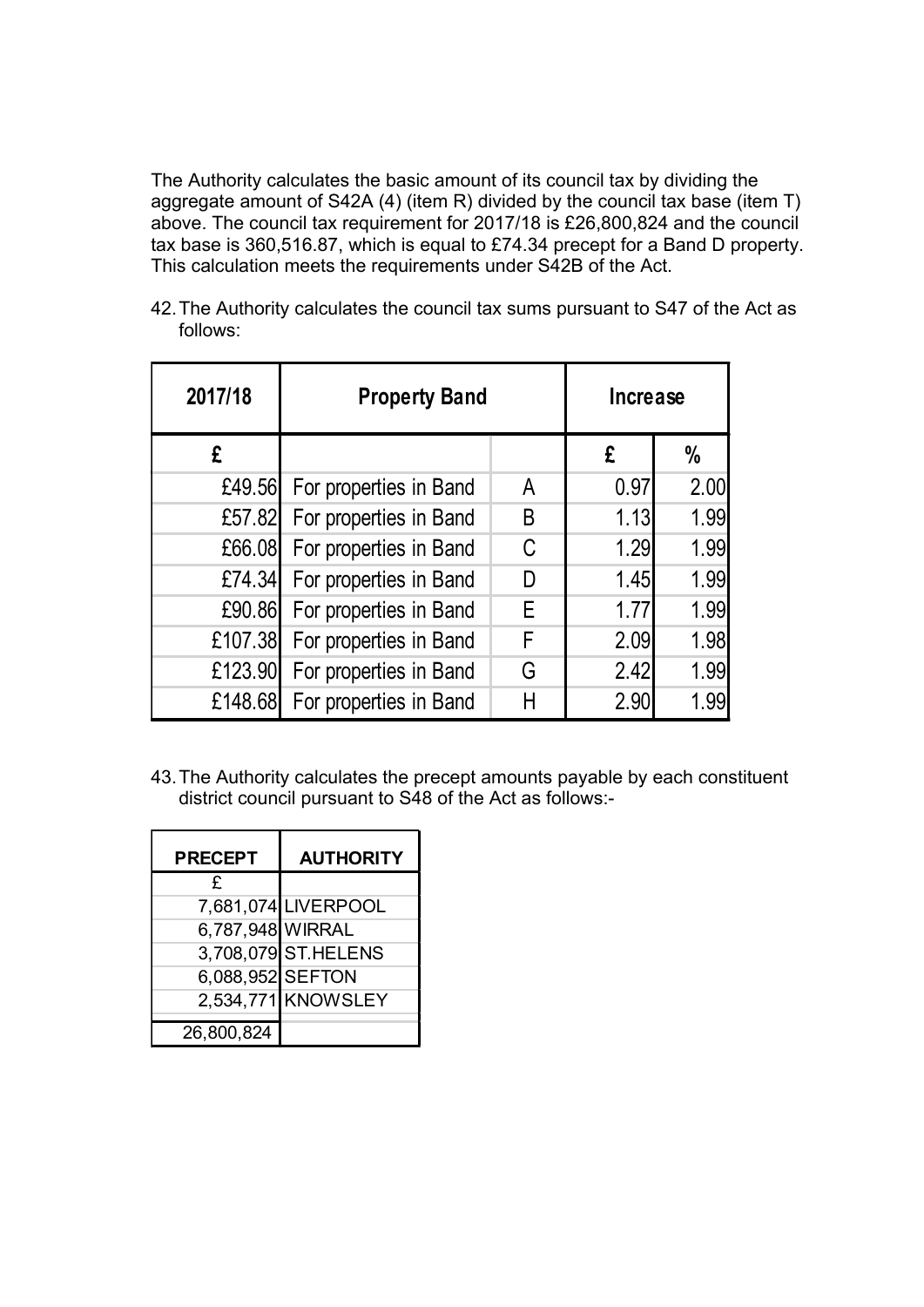44.The Authority requests the Treasurer to arrange for precepts to be issued to the constituent district councils pursuant to S40 of the Act before 1<sup>st</sup> March 2017, such sums to be payable by 10 equal instalments on or before the following dates:

| Friday    | 21st April 2017              |
|-----------|------------------------------|
| Wednesday | 31 <sup>st</sup> May 2017    |
| Thursday  | 6th July 2017                |
| Friday    | 11 <sup>th</sup> August 2017 |
| Tuesday   | 19th September 2017          |
| Wednesday | 25th October 2017            |
| Thursday  | 30th November 2017           |
| Wednesday | 10th January 2018            |
| Thursday  | 15th February 2018           |
| Friday    | 16th March 2018              |
|           |                              |

45.The Authority notes that The Treasurer has advised that the 2017/18 budget is based upon robust estimates.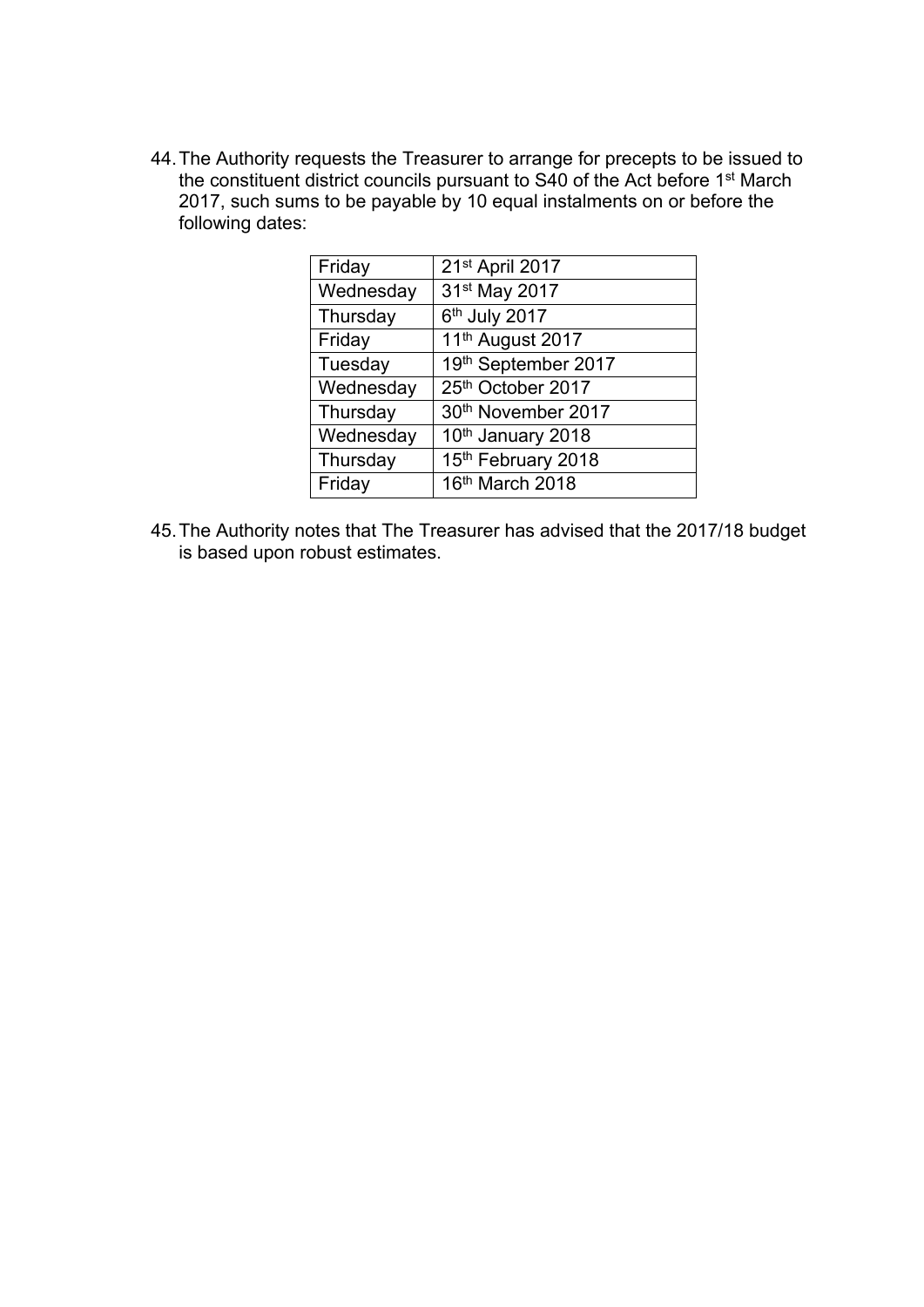# **Appendix A – 2017/18 Budget & Financial Plan to 2021/22**

| 2017/18 - 2021/22 PROPOSED FINANCIAL PLAN                                                                                             |                         |             |                  |                    |                    |                    |  |
|---------------------------------------------------------------------------------------------------------------------------------------|-------------------------|-------------|------------------|--------------------|--------------------|--------------------|--|
|                                                                                                                                       | 2016/17                 | 2017/18     | 2018/19          | 2019/20            | 2020/21            | 2021/22            |  |
|                                                                                                                                       | £'000                   | £'000       | £'000            | £'000              | £'000              | £'000              |  |
| APPROVED 2016/17 - 2019/20 MTFP                                                                                                       | 61,507                  | 59,034      | 58,503           | 58,611             | 60,136             | 61,611             |  |
| Changes to 2016/17 - 2019/20 MTFP                                                                                                     |                         |             |                  |                    |                    |                    |  |
| Operational Response Staff Saving reduce from up to -100 to -49 to 620                                                                |                         |             | 900              | 2,100              | 2,100              | 2,100              |  |
| Unfunded public sector pension schemes - change to the Government discount rate.<br><b>Assume 3% increase in Employer Rate</b>        |                         |             |                  | 600                | 600                | 600                |  |
| MFRA - LGPS actuarial review (+1.6%)                                                                                                  |                         | 130         | 130              | 130                | 130                | 130                |  |
| <b>Rates revaluation 2017/18</b>                                                                                                      |                         | 50          | 100              | 150                | 150                | 150                |  |
| Estimated impact of recruitment in advance to ensure maintain min 620 FTE                                                             |                         | 1,500       | 700              | 150                | 250                | 750                |  |
| PROPOSED 2017/18 - 2021/22 MTFP                                                                                                       | 61,507                  | 60,714      | 60,333           | 61,741             | 63,366             | 65,341             |  |
| <b>FUNDING</b>                                                                                                                        |                         |             |                  |                    |                    |                    |  |
|                                                                                                                                       |                         |             |                  |                    |                    |                    |  |
| <b>Government Funding - Settlement Funding Assessment</b><br>Baseline Funding Level (assume year on year increase of 2% from 2020/21) | $-18,428$               | $-18,804$   | $-19,409$        | $-20,100$          | $-20,502$          | $-20,912$          |  |
| RSG (assume frozen at 2019/20 levels in 2020/21 - 22                                                                                  | $-16,523$               | $-13,664$   | $-12,050$        | $-11,000$          | $-11,000$          | $-11,000$          |  |
| Government Funding - Settlement Funding Assessment                                                                                    | $-34,951$               | $-32,468$   | $-31,459$        | $-31,100$          | $-31,502$          | $-31,912$          |  |
|                                                                                                                                       |                         |             |                  |                    |                    |                    |  |
| Adjustment for Business Rates based on NNDR1 District Forecasts                                                                       |                         |             |                  |                    |                    |                    |  |
| Adjustment for Local Business Rate income forecast from Districts to CLG estimate                                                     | 25                      | $-54$       | 0                |                    |                    | 0                  |  |
| NNDR Collection Fund (surplus)/deficit                                                                                                | 315                     | 188         | 0                |                    |                    | $\Omega$           |  |
| <b>Council Tax -</b>                                                                                                                  |                         |             |                  |                    |                    |                    |  |
| Base Precept Income                                                                                                                   | $-25,934$               | $-26,278$   | $-26,801$        | $-27,609$          | $-28,437$          | $-29,290$          |  |
| Assume 2% rise year on year in Precept                                                                                                |                         | $-523$      | $-536$           | $-552$             | $-569$             | $-586$             |  |
| Assume increase in Council Tax Base of 1.0% each year from 2018/19                                                                    |                         |             | $-272$           | $-276$             | $-284$             | $-293$             |  |
| Council Tax Collection Fund (surplus)/deficit<br><b>Forecast Council Tax Income</b>                                                   | $-962$<br>$-26,896$     | $-355$      | $-27,609$        | $-28,437$          |                    | $-30,169$          |  |
|                                                                                                                                       |                         | $-27,156$   |                  |                    | $-29,290$          |                    |  |
| <b>FUNDING</b>                                                                                                                        | $-61,507$               | $-59,490$   | $-59,068$        | $-59,537$          | $-60,792$          | $-62,081$          |  |
| Forecast Net Position (surplus) / deficit                                                                                             | $\overline{\mathbf{0}}$ | 1,224       | 1,265            | 2,204              | 2,574              | 3,260              |  |
| <b>New Saving Options:</b>                                                                                                            |                         |             |                  |                    |                    |                    |  |
| Reduce Supported Borrowing MRP from 4% reducing balance to 2% fixed. Review                                                           |                         | 0           | 0                | $-700$             | $-750$             | $-750$             |  |
| 2016/17 - 2020/21 capital funded by borrowing & reduce MRP                                                                            |                         |             |                  |                    |                    |                    |  |
| Review long term FPS Employer Budget - Additional Savings.                                                                            |                         | $-300$      | $-600$           | $-820$             | $-900$             | $-980$             |  |
| LGPS discount if 2017/18 - 19/20 Deficit paid on 01.04.17 /saving to budget                                                           |                         | $-80$       | $-80$            | $-80$              |                    |                    |  |
| LGPS 2016 Triennial Valuation - forecat saving on future defict payments £0.8m p.a.                                                   |                         |             |                  |                    | $-200$             | $-200$             |  |
| Review Inflation and take provision to lowest comfortable level                                                                       |                         | 0<br>$-380$ | $-180$<br>$-860$ | $-454$<br>$-2,054$ | $-474$<br>$-2,324$ | $-474$<br>$-2,404$ |  |
|                                                                                                                                       |                         |             |                  |                    |                    |                    |  |
| <b>Drawdown from the Recruitment Reserve</b>                                                                                          |                         | $-844$      | -405             | $-150$             | $-250$             | $-750$             |  |
| Total                                                                                                                                 |                         | 0           |                  |                    |                    | <b>106</b>         |  |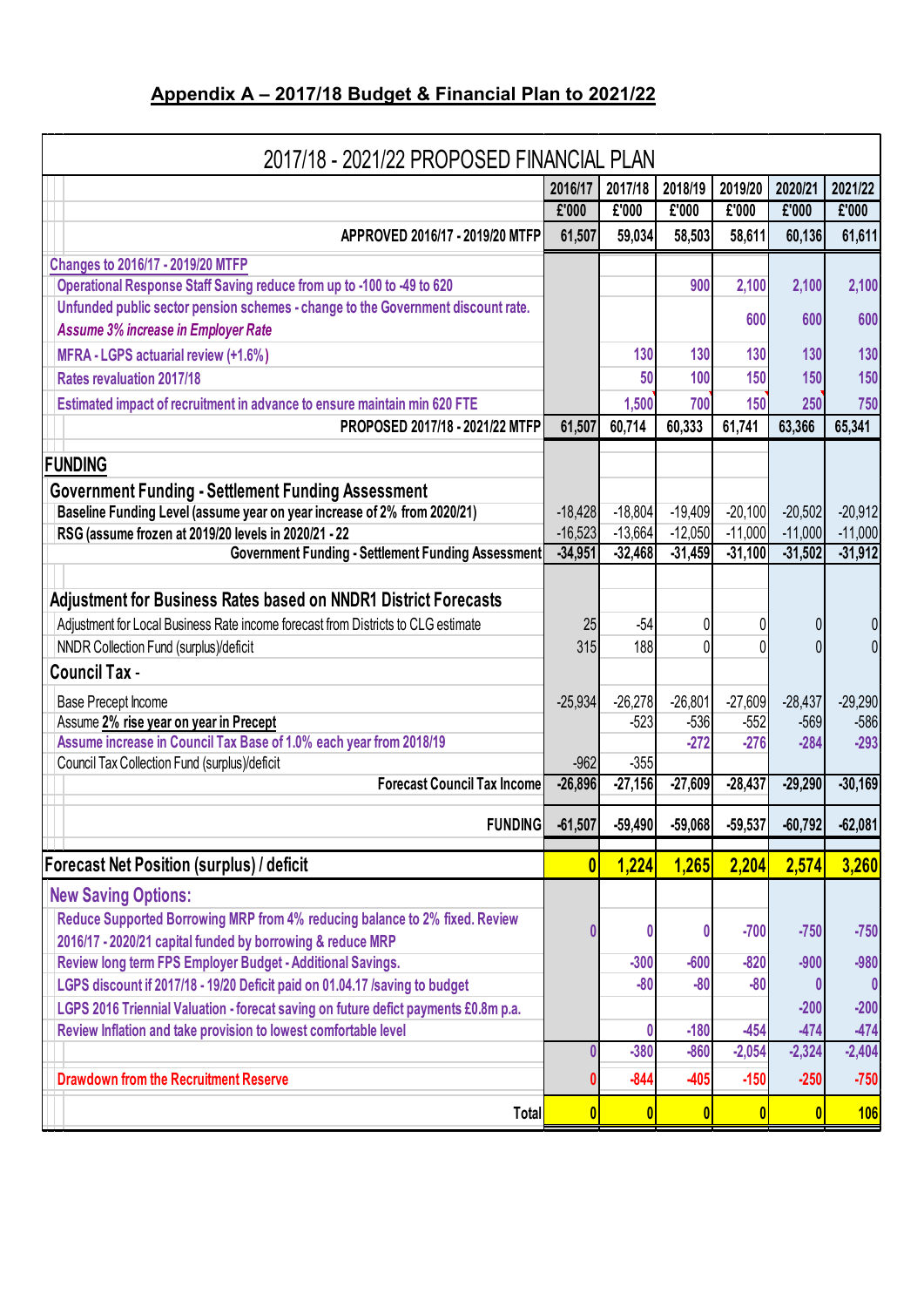# **Appendix B- Reserves**

|                            |                                              | Anticipated                      |          |                |         |              |                |                               |
|----------------------------|----------------------------------------------|----------------------------------|----------|----------------|---------|--------------|----------------|-------------------------------|
|                            |                                              | <b>Closing</b><br><b>Balance</b> | 2017/18  | 2018/19        | 2019/20 | 2020/21      | 2021/22        | <b>Future</b><br><b>Years</b> |
|                            |                                              | 31.03.17                         |          |                |         |              |                |                               |
|                            | <b>Earmarked Reserves</b>                    | £'000                            | £'000    | £'000          | £'000   | £'000        | £'000          | £'000                         |
|                            | <b>Emergency Related Reserves</b>            |                                  |          |                |         |              |                |                               |
|                            | <b>Bellwin Reserve</b>                       | 147                              | 0        | 0              | 0       | 0            | 0              | 147                           |
|                            | <b>Insurance Reserve</b>                     | 500                              | 0        | 0              | 0       | 0            | 0              | 500                           |
|                            | <b>Emergency Planning Reserve</b>            | 75                               | 0        | 0              | 0       | $\mathbf 0$  | 0              | 75                            |
|                            | <b>Catastrophe Reserve</b>                   | 100                              | 0        | 0              | 0       | 0            | 0              | 100                           |
|                            | <b>Modernisation Challenge</b>               |                                  |          |                |         |              |                |                               |
|                            | <b>Smoothing Reserve</b>                     | 1,981                            | $-1,075$ | $-406$         | 0       | $\mathbf 0$  | 0              | 500                           |
|                            | <b>Severance Reserve</b>                     | 0                                | 0        | 0              | 0       | 0            | 0              | 0                             |
|                            | <b>Invest to Save / Collaboration</b>        | 1,000                            |          |                |         |              |                | 1,000                         |
|                            | <b>III Health Penalty Reserve</b>            | 500                              | 0        | 0              | 0       | $\Omega$     | 0              | 500                           |
|                            | <b>Recruitment Reserve</b>                   | 3,100                            | $-844$   | $-405$         | $-150$  | $-250$       | $-750$         | 701                           |
|                            | <b>Capital Reserve</b>                       |                                  |          |                |         |              |                |                               |
|                            | <b>Capital Investment Reserve</b>            | 10,601                           | $-5,850$ | $-5,259$       | 937     | $\mathbf 0$  | 0              | 429                           |
|                            | <b>LGPS Deficit (use cap invest)</b>         | 1,903                            | $-1,903$ |                |         |              |                | $\mathbf{0}$                  |
|                            | <b>PFI Annuity Reserve</b>                   | 2,090                            | $-108$   | $-108$         | $-108$  | $-108$       | $-108$         | 1,550                         |
|                            | <b>Equality / DDA Investment Reserve</b>     | 285                              | 0        | 0              | 0       | 0            | 0              | 285                           |
|                            | <b>Firefighter Safety Investment Reserve</b> | 0                                | 0        | 0              | 0       | 0            | 0              | $\overline{0}$                |
|                            | <b>Specific Projects</b>                     |                                  |          |                |         |              |                |                               |
|                            | <b>Community Sponsorship Reserve</b>         | 0                                | 0        | 0              | 0       | $\mathbf 0$  | 0              | $\overline{0}$                |
|                            | <b>Equipment Reserve</b>                     | 306                              | 0        | 0              | 0       | 0            | $\overline{0}$ | 306                           |
|                            | <b>Contestable Research Fund Reserve</b>     | 25                               | 0        | 0              | 0       | 0            | 0              | 25                            |
|                            | <b>Training Reserve</b>                      | 450                              | 0        | 0              | 0       | 0            | 0              | 450                           |
|                            | <b>Healthy Living / Olympic Legacy</b>       | 70                               | 0        | 0              | 0       | 0            | 0              | 70                            |
|                            | <b>Inflation Reserve</b>                     | 500                              | 0        | 0              | 0       | 0            | 0              | 500                           |
|                            | <b>Clothing / Boots Reserve</b>              | 166                              | 0        | 0              | 0       | $\mathbf 0$  | 0              | 166                           |
|                            | <b>Communications Reserve</b>                | 0                                | 0        | 0              | 0       | 0            | 0              | 0                             |
|                            | <b>CFOA Road Safety Reserve</b>              | 0                                | 0        | $\overline{0}$ | 0       | 0            | 0              | 0                             |
| <b>Ringfenced Reserves</b> |                                              |                                  |          |                |         |              |                |                               |
|                            | F.R.E.E. Reserve                             | 0                                | 0        | $\overline{0}$ | 0       | 0            | 0              | $\overline{0}$                |
|                            | <b>Princes Trust Reserve</b>                 | 118                              | 0        | 0              | 0       | 0            | 0              | 118                           |
|                            | <b>Community Youth Team Reserve</b>          | 0                                | 0        | 0              | 0       | 0            | 0              | $\mathbf 0$                   |
|                            | <b>Beacon Peer Project Reserve</b>           | 0                                | 0        | 0              | 0       | 0            | 0              | 0                             |
|                            | <b>Community Risk Management Reserve</b>     | 284                              | 0        | 0              | 0       | $\mathbf{0}$ | 0              | 284                           |
|                            | <b>Energy Reserve</b>                        | 132                              | 48       | 0              | 0       | 0            | 0              | 180                           |
|                            | <b>St Helens District Reserve</b>            | 0                                | 0        | 0              | 0       | 0            | 0              | $\Omega$                      |
|                            | <b>New Dimensions Reserve</b>                | 1,038                            | 0        | 0              | 0       | 0            | 0              | 1,038                         |
|                            | <b>Total Earmarked Reserves</b>              | 25,371                           | $-9,732$ | $-6,178$       | 679     | $-358$       | $-858$         | 8,924                         |
|                            | <b>General Revenue Reserve</b>               | 2,000                            | 0        | 0              | O       | 0            | 0              | 2,000                         |
|                            | <b>Total Reserves</b>                        | 27,371                           | $-9732$  | $-6178$        | 679     | $-358$       | $-858$         | 10,924                        |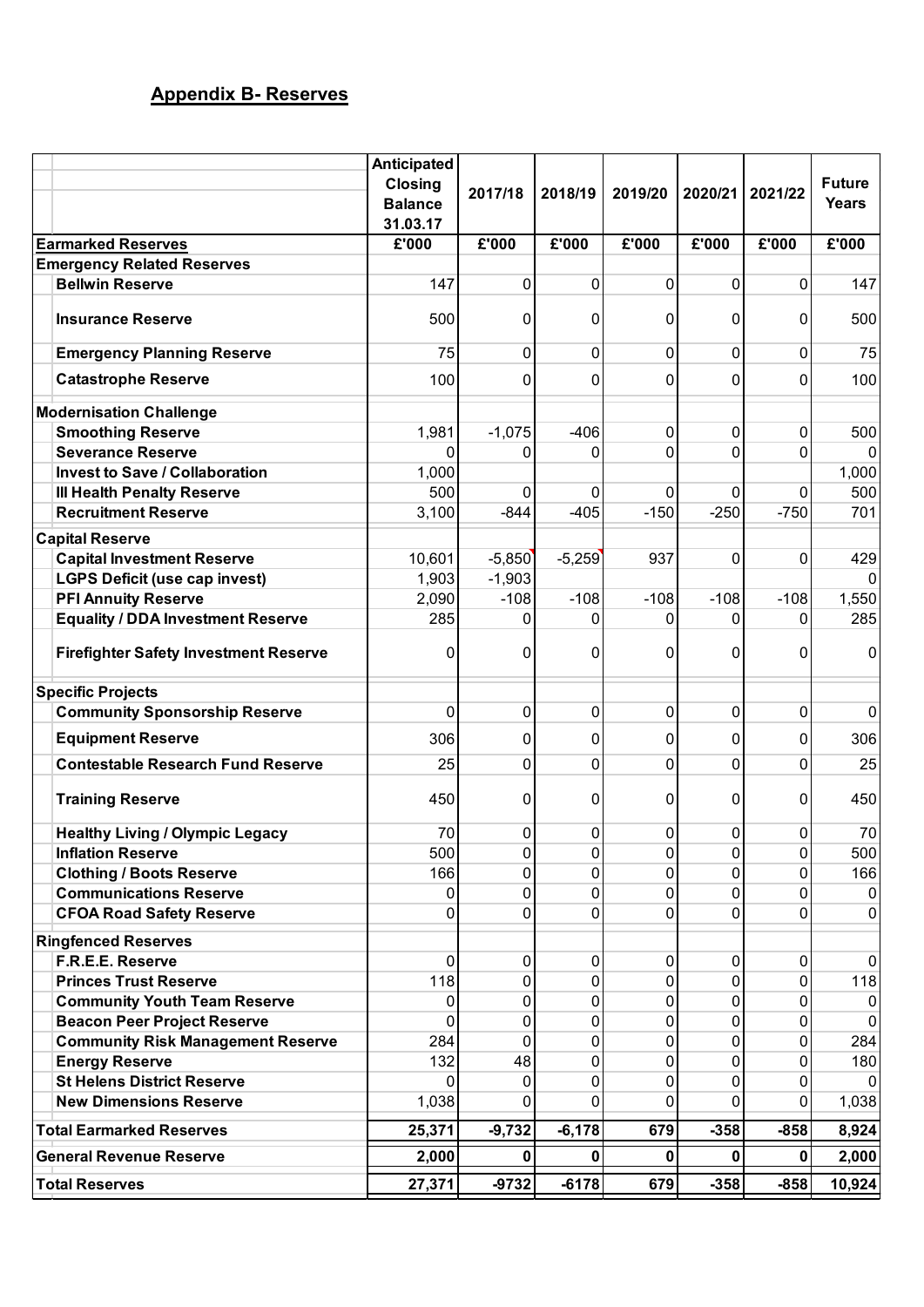# **7. IRMP 2017-20 POST CONSULTATION**

Members considered report CFO/012/17 of the Deputy Chief Fire Officer, concerning the outcomes of the public consultation on the Integrated Risk Management Plan (IRMP) 2017-20; and publication of the final postconsultation version.

Members were provided with an overview of the report which emphasised that the draft IRMP was approved on 20<sup>th</sup> October 2016, subject to public consultation. The extent of the public consultation undertaken was highlighted along with the general views of the individuals who participated in the consultation, which were generally supportive. Those who participated primarily understood that the changes required were as a direct result of the budget challenge facing the Authority.

Amendments made to the IRMP document, following consultation were also highlighted.

The Chief Fire Officer reiterated that the proposals within the document were necessary to set a balanced budget. They would not improve services and were not proposals he would be recommending if it were not for the financial challenges faced by the Authority.

Representatives of the relevant Representative Bodies were then invited to make comment.

The Fire Brigade Union (FBU) requested to do so.

Firstly, they expressed support for the comments made by the Chief Fire Officer. However they commented that they could not support job loses or endorse reductions in fire cover, but acknowledged that the Authority's hands are tied. Support was expressed for the Authority's stance on maintaining whole time fire fighters; and for local devolution. However, the FBU believe it is vital for the Service to maintain its independence, so would therefore not support a PCC single employer model. Further comments were made regarding Government attacks on firefighter terms and conditions, stating that further reductions would not be tolerated.

Members expressed their thanks to all staff and officers for their hard work.

Members resolved that:

- a) The responses to the consultation, be noted as having been adequately considered and reflected within the Integrated Risk Management Plan 2017/20, where appropriate.
- b) The challenging budget position facing the Authority, be noted as being adequately reflected within the IRMP.
- c) The Authority's commitment to ensuring that the impact of the changes on the communities of Merseyside be minimised and firefighter safety maximised, be reaffirmed.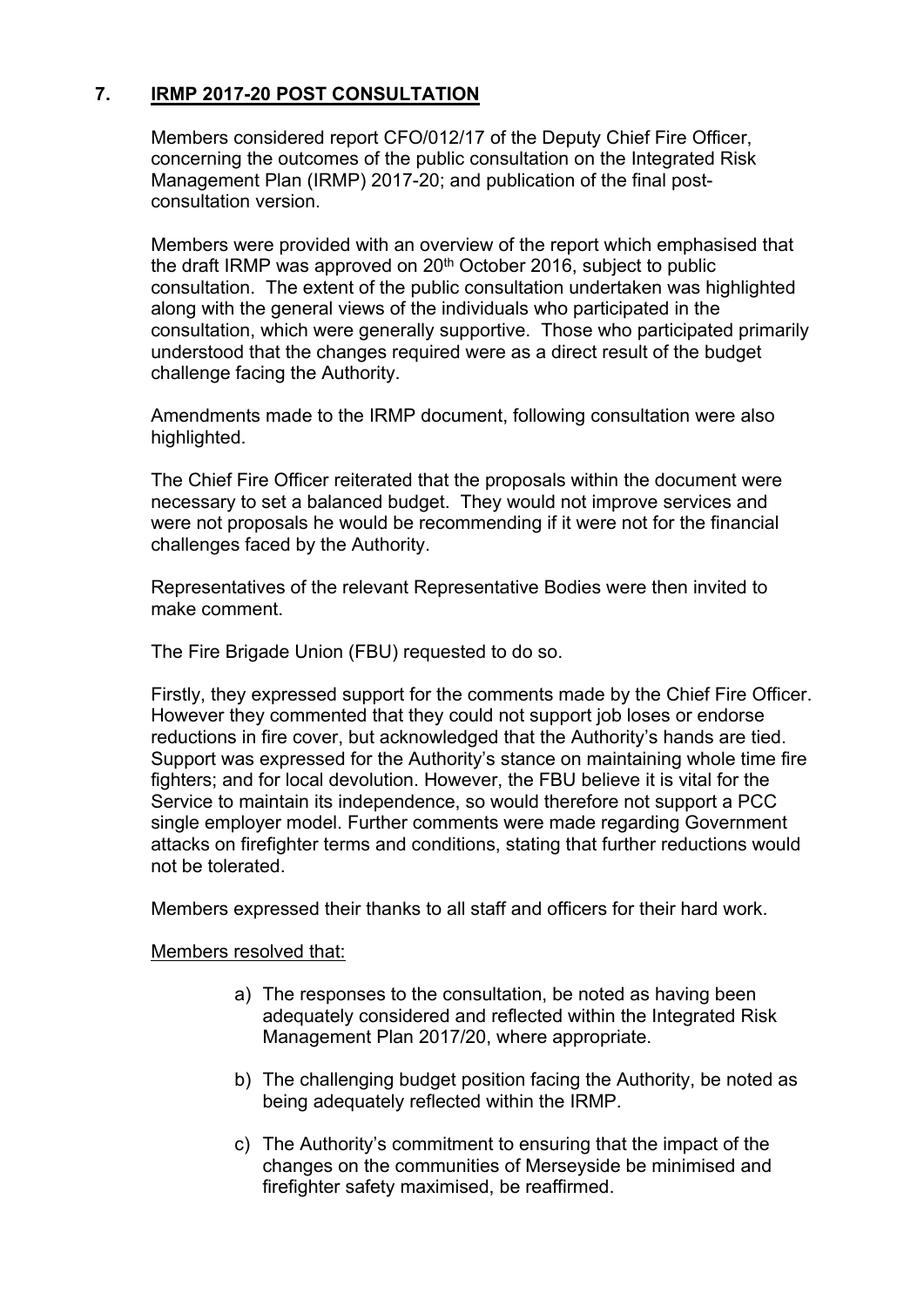- d) The fact that there are areas of the IRMP that will have direct impact upon our staff, be noted. In line with all staffing matters the IRMP has been the subject of additional staff consultation/negotiation.
- e) The proposals within this IRMP, be noted as having been subject to extensive public consultation. The outcomes of these consultations have been attached as appendices to this report.
- f) The IRMP 2017/20, be approved for publication on  $1<sup>st</sup>$  April 2017.

### **8. Speech of the Policing and Fire Minister Following the Policing and Crime Act Receiving Royal Assent**

Members considered report CFO/017/17 of the Chief Fire Officer, concerning the speech delivered by the Policing and Fire Minister on 7<sup>th</sup> February on Fire Reform and to set out for Members the position of the Authority against the expectations as articulated by the Minister.

The Chief Fire Officer updated members on the speech made by Brandon Lewis, Minister for Policing and the Fire Service, at the think tank on public sector reform. The key areas highlighted included accountability and transparency including the re-introduction of an Inspectorate, flexible deployment, diversity and collaboration.

Members were provided with a summary of the report which highlighted the Authority's performance in relation to the key areas. Examples of collaborative working, including shared buildings and procurement activity and the different shift systems in operation, were provided.

In relation to work force reform, members were advised that the most recent staff survey showed the highest improvement in engagement score observed, all of which demonstrate that the Authority is well placed to show that it is meeting requirements across all areas.

The Chair of the Authority requested that the Authority write to Brandon Lewis requesting a fundamental review of the impact of cuts on Fire & Rescue Services.

Members resolved that:

- a) The contents of this report, be noted.
- b) A letter be drafted on behalf of the Authority, to the Minister for Policing and the Fire Service, Brandon Lewis, requesting a fundamental review of the impact of cuts on the Fire and Rescue Service.